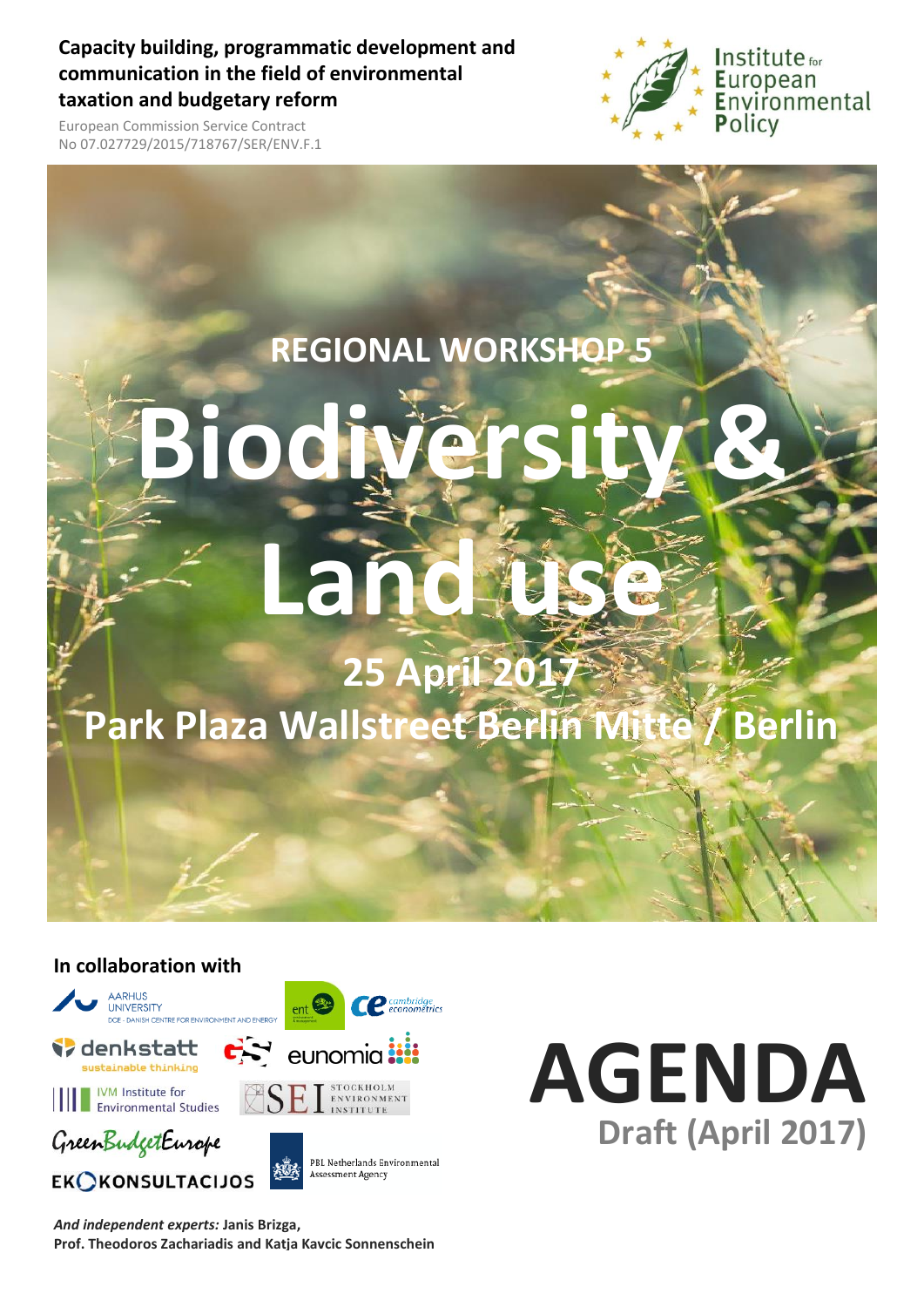

#### **Capacity building, programmatic development and communication in the field of environmental taxation and budgetary reform**

**Biodiversity & Land Use Workshop**, 25 April 2017 Berlin, Park Plaza Wallstreet Berlin Mitte

#### **09:00 Registration & welcome coffee**

#### **09:30-10:00 Setting the scene: biodiversity and land use – roles for economic instruments?**

- Overview: Aim of the Project and introductions Patrick ten Brink (IEEP)
- Initial Q&A

**10:00-11:00 Plenary roundtable I: making it work – good practices towards effectiveness**

#### *Chair: Dr Daniela Russi*

- **Case I: Dr. Ciaran Byrne** *- Inland Fisheries Ireland* Fishing fees supporting salmon conservation and management in Ireland
- **Case II: Goran Gregurović -** *Ministry of Agriculture, Directorate for Forestry, Hunting and Wood Industry* Forest public benefit function fee in Croatia
- **Case III: Dr. Daniela Russi** Result-based agri-environment measure in the state of Baden-Wurttemberg, Germany
- *Q&A and insights from the floor*

#### **11:00 Coffee break**

**11:20-13:00 Plenary roundtable II: process and different actors – different perspectives?**

*Chair: Patrick ten Brink*

- Summary of stakeholder roles and the policy cycle: **Patrick ten Brink** *- IEEP*
- **Case IV: Katheleen Dominique -** *OECD*

The role of civil society engagement and the political economy of biodiversity-relevant policy reform: Insights from the French tax on pesticides, agricultural subsidy reform in Switzerland, EU payments to Mauritania and Guinea Bissau to finance marine protected areas and transferable fisheries quotas in Iceland.

• **Case V: Prof. Wolfgang Wende -** *Leibniz Institute of Ecological Urban and Regional Development*

Changes in the design may improve acceptance of offsetting in Germany

- Round Table on civil society engagement (past and present)
- *Q&A and insights from the floor*

#### **13:00-13:45 Lunch break and networking opportunity**

#### **13:45-14:30 Opportunities and barriers**

#### **Facilitated discussion: Green Budget Europe (to be confirmed)**

*Session Objective:* Identify short-term, mid-term and long-term opportunity for fiscal instrument to meet biodiversity and land use objectives in your Member State/region

**Q:** What are the most obvious entry points and opportunities for economic instruments for biodiversity and land use in your country/in your region (political, economic, social